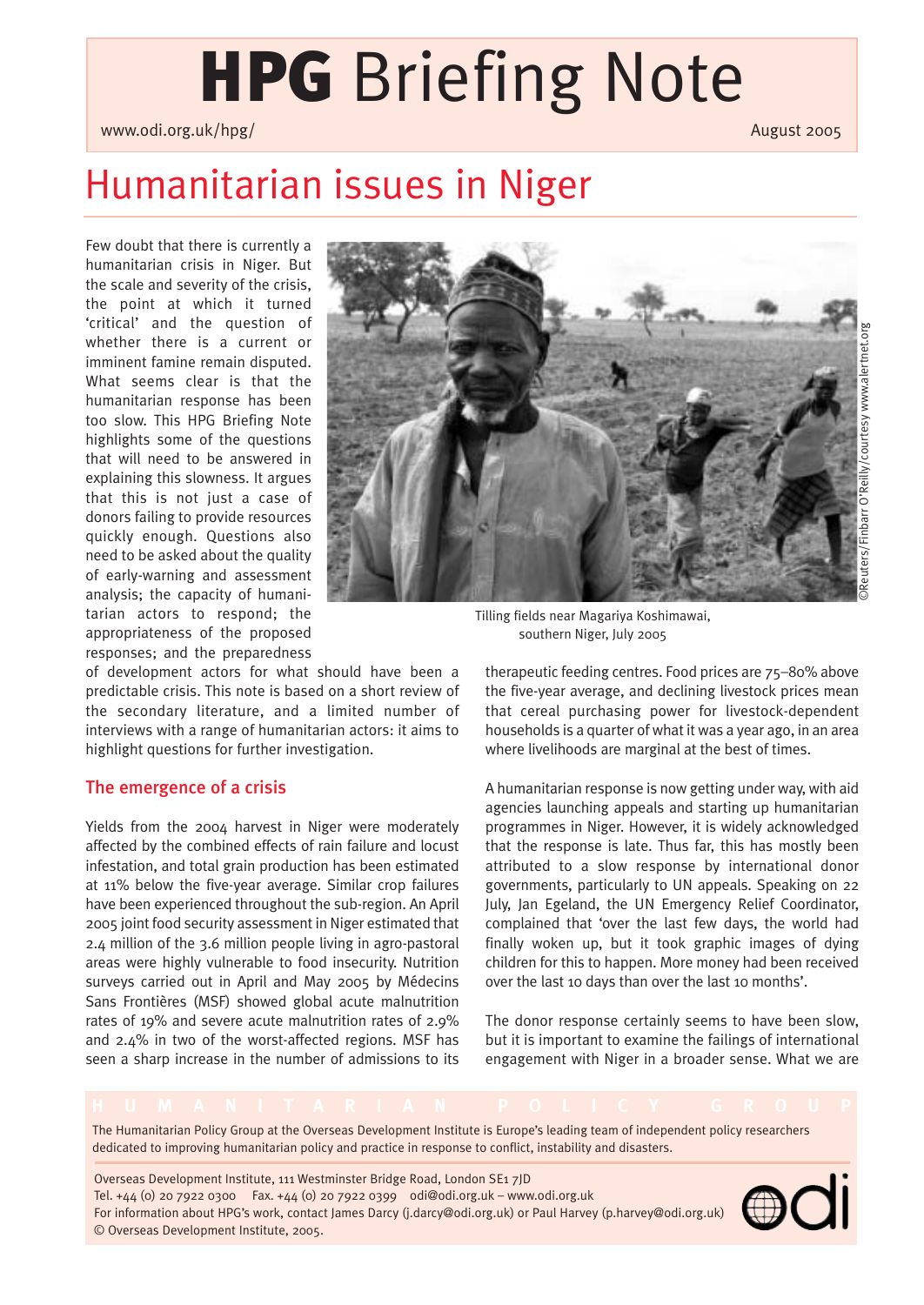seeing at the moment is the normal tendency for different parts of the system to blame each other, or even to deny that there is a crisis at all.

#### Is there a famine, or the prospect of one?

Defining famine is notoriously difficult, and in many crises there is strong disagreement about whether a famine has taken place or not, even after the fact. Recent examples are Ethiopia in 2000 and Malawi in 2002. Niger looks set to be no exception. Whilst some agencies are warning of the dangers of famine and arguing that excess deaths are already taking place, others are playing down the risk of famine. FEWSNET and USAID describe the situation as a 'very severe, but localised food security crisis', and have warned that 'sensational' media coverage and NGO reports of famine conditions may 'impede the market in delivering lower cost food'.

To some extent, how the situation is labelled is academic: for those who are dying from acute malnutrition and related diseases, the debate about whether there have been enough deaths to justify the famine label, and the extent to which this exceeds the normal hungry season mortality rate, is not helpful. Avoiding the famine label has often been convenient for those needing to justify slow or failed responses. According to the famine scale proposed by Howe and Devereux in a recent *Disasters* article, this would seem to be a food crisis, but one that is close to tipping over into famine conditions in the worst-affected areas.

According to the classification used by the Food Security Analysis Unit in Somalia, parts of Niger are hovering between a humanitarian emergency and an acute livelihood crisis. It remains to be seen whether Niger in 2005 will be seen as a famine with the benefit of hindsight, but the growing numbers of people in therapeutic feeding centres certainly suggest the possibility of hunger-related excess mortality. People affected by the crisis are themselves reportedly describing it as a famine.

There is a clear divergence of views among international actors on the magnitude and intensity of the crisis. Some NGO appeals talk of millions facing imminent starvation. Other actors point to localised pockets of acute food insecurity, and are adamant that this does not constitute a famine. Neither formulation quite fits the apparent facts: that hundreds of thousands of children are acutely malnourished, many to the point of near starvation, while hundreds of thousands more people are at risk from malnutrition, disease and destitution unless they receive urgent help. A clearer analysis of different risk categories is needed to inform appropriate responses.

#### Early warning, assessment and response

There has been a tendency to present this as a crisis that was predicted, but not responded to. Warnings about the potential for crisis were being issued throughout 2004 and 2005, but the overall message of the early-warning

information was that the situation was under control. In December 2004, for instance, a FEWSNET update for the Sahel described the regional picture as 'indicating a fair food situation in terms of availability and access, with localised access and availability problems in those countries hard hit by the drought and/or the locust plague'. Certainly, donors felt that a potentially large-scale crisis was not being signalled until relatively recently. Alarming figures started emerging in January from nutritional surveys by the World Food Programme (WFP) and the NGO Helen Keller International, but it seems that it was not until MSF's nutrition surveys in April and May that the true severity of the crisis really started to be noticed internationally.

As often before, the problem seems to have been both in the quality of the analysis, and in a disconnect between assessment and response. A particular problem seems to have been the types of responses that were being proposed. Until recently, the strategy of the Niger government, agreed by the UN, was to avoid free food distributions. The focus was on subsidised cereal sales, cereal banks, food and cash for work, subsidised fodder provision and curative and preventative veterinary care. A FEWSNET alert in March 2005 noted that 'a consensual decision was taken by government and its major partners to proceed with an emergency plan from which food aid is, for now, excluded'. The UN Flash Appeal in May 2005 continued this strategy, and over half of the \$16 million appeal was for UNDP to support the national emergency plan with subsidised food and fodder distribution. However, the amounts of subsidised food distributed were evidently insufficient to have a significant effect on prices, or to reach enough of those who needed it.

The problem seems to have been less the quality of the information about the food security situation, and more the way that information was interpreted, and the analysis developed on which subsequent decisions about response were based. The rationale for a subsidised food strategy is not explained in any of the appeal or assessment documents, but seems to have arisen from a desire to avoid disrupting markets, encouraging dependency and harming development mechanisms. As late as 7 June 2005, IRIN was reporting that 'donors, aid agencies and the government brushed aside suggestions of distributing food for free'. Whether this was the right initial response, its effectiveness does not seem to have been adequately monitored.

Part of the problem seems to be that 'food availability' approaches – as distinct from approaches focused on food access – continue to drive policy, as they did for example in the 2002 crisis in Ethiopia. Weather conditions in 2004/2005, and the locusts, have had a relatively modest impact on national grain production. But, as Amartya Sen pointed out more than 20 years ago, famines can still occur when aggregate food availability is sufficient, if prices are too high for poor people to access enough food. In a country like Niger, where a large percentage of the population lives in absolute poverty and relies on purchased food during the hungry season, a neardoubling of staple food prices and a collapse in the terms of trade for livestock should have triggered an earlier response. It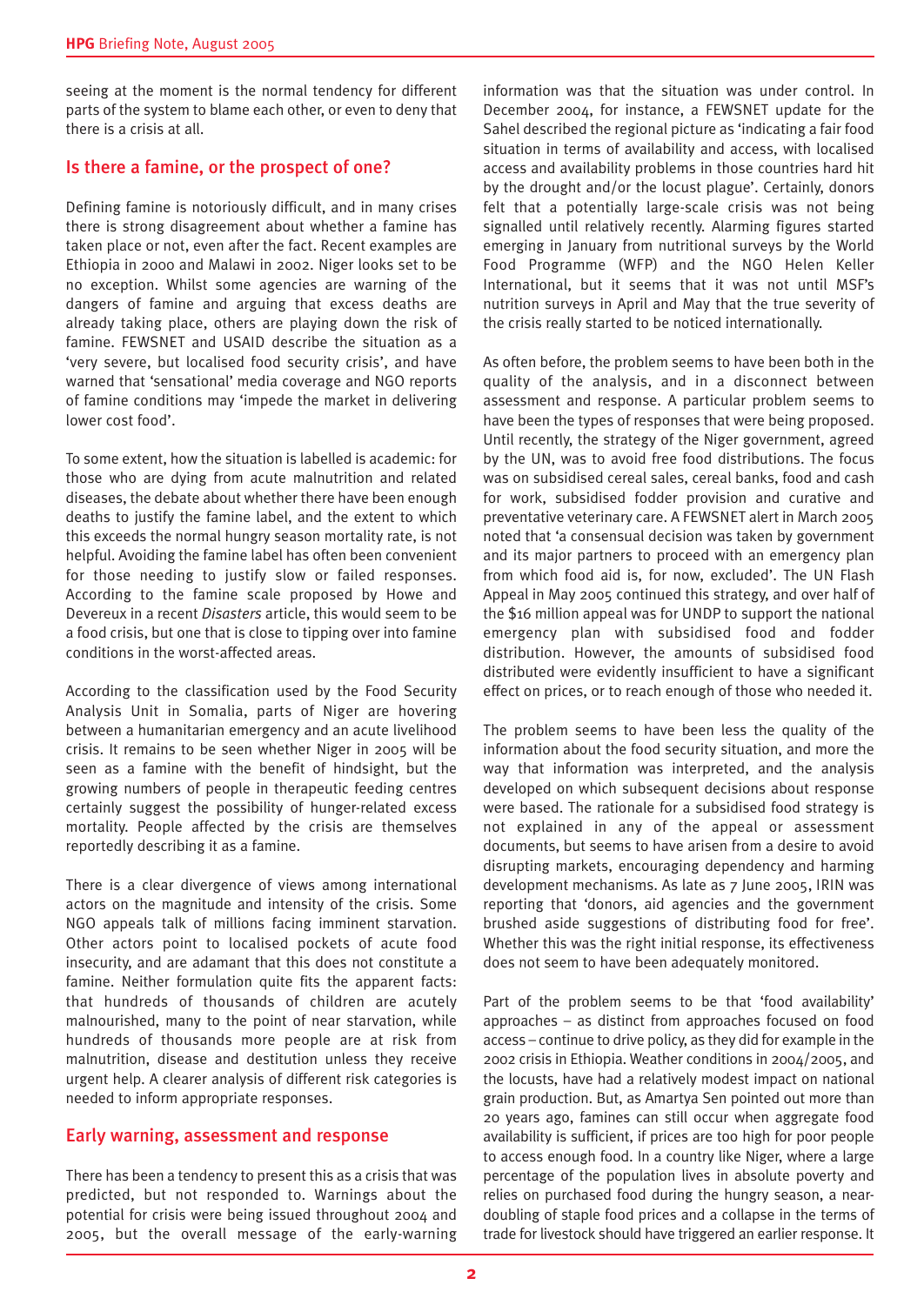should also have called into serious question the wisdom of a strategy that relied so heavily on trying to subsidise food prices, particularly when these prices kept rising.

#### Development, relief and dependency

The desire to avoid 'harming development mechanisms' points to some of the fundamental tensions between relief and development discussed in a recent HPG report on dependency. This argues that fears about creating dependency should not be a justification for failing to provide relief when it is needed. UNOCHA notes that the government was reluctant to adopt a strategy that may have weakened development efforts. It is unclear, however, why relief is seen as weakening

development. The report argues that earlier and more generous assistance to maintain livelihoods is more likely to support development than withholding relief due to poorly articulated fears about dependency.

In Niger, fears about harming development seem to have resulted in an extreme reluctance to move from subsidised food to free food distributions. The Food Aid Charter of the Food Crisis Prevention Network of the Sahel explicitly aims to 'limit the distribution of free food aid in emergencies'. As late as April 2005, as the numbers in MSF's therapeutic feeding centres were climbing rapidly, FEWSNET was arguing that free food distribution would 'undermine the coping strategies of the local population, the role of market mechanisms and the analytical and response capacities of food security and early warning systems'.

The Niger government has developed a mechanism to prevent and mitigate food crises, but this current emergency suggests an urgent need to review its effectiveness. This review should include the relationship between development policy and emergency planning. In April, the government raised taxes on a range of consumer goods, negotiated with the International Monetary Funding (IMF) as a condition for budgetary aid. Following protests, most of the increases (apart from sugar) were retracted, but the fact that the IMF and the government could consider introducing them in the first place, in the context of the escalating crisis, suggests a disconnect between broader development policy and relief planning.

Part of the explanation for the continuing controversy over the severity of the crisis seems to arise from a difference of view as to whether current levels of malnutrition and food insecurity are truly exceptional, or a relatively normal occurrence in this desperately poor and chronically marginal environment. FEWSNET notes that 'there are very few malnutrition surveys available from previous years to serve as a baseline for the current crisis'. But the fact remains that current levels of malnutrition are above crisis levels, and therefore warrant an



Women pound millet in a village in southern Niger, July 2005

emergency response. To argue that such levels are 'normal', even if true, is dangerously beside the point. While it is true to say, as FEWSNET does, that emergency assistance is not enough, it is essential that development actors have the necessary mechanisms in place to identify and respond to acute food insecurity and malnutrition. Reducing chronic vulnerability in the medium and long term is crucial to development in Niger. But the fact that the present situation is largely a consequence of chronic poverty can be no excuse for failing to respond to crisis levels of hunger and suffering.

### Architecture, resources and capacity

As well as inappropriate or inadequate strategies for response, there also seems to have been a lack of capacity on the part of humanitarian actors. Relatively few aid agencies were present in Niger, and humanitarian capacity at a global level was overstretched, with ongoing responses in Darfur and to the Indian Ocean tsunami. This seems to have been as much a question of lack of human resources as lack of funding. Until recently, donors were reporting that they were finding it difficult to find partners and credible proposals to fund.

The delay in response is blamed in part on the problems of procuring food in a region generally suffering from low yields and high prices. It is only recently that the necessity of importing large quantities of grain from outside the region has been recognised and acted upon. A rapid scaling up of the food aid operation will be no simple matter at this stage, given the likely constraints to implementation, such as logistical bottlenecks.

Over the past year, there has been much discussion of the need to reform the humanitarian system. This has engaged donors, primarily though the Good Humanitarian Donorship (GHD) initiative, as well as operational agencies, for instance via the recent Humanitarian Response Review, commissioned by the UN in response to Darfur. Niger shows just how far the system is from providing a timely, effective and proportionate